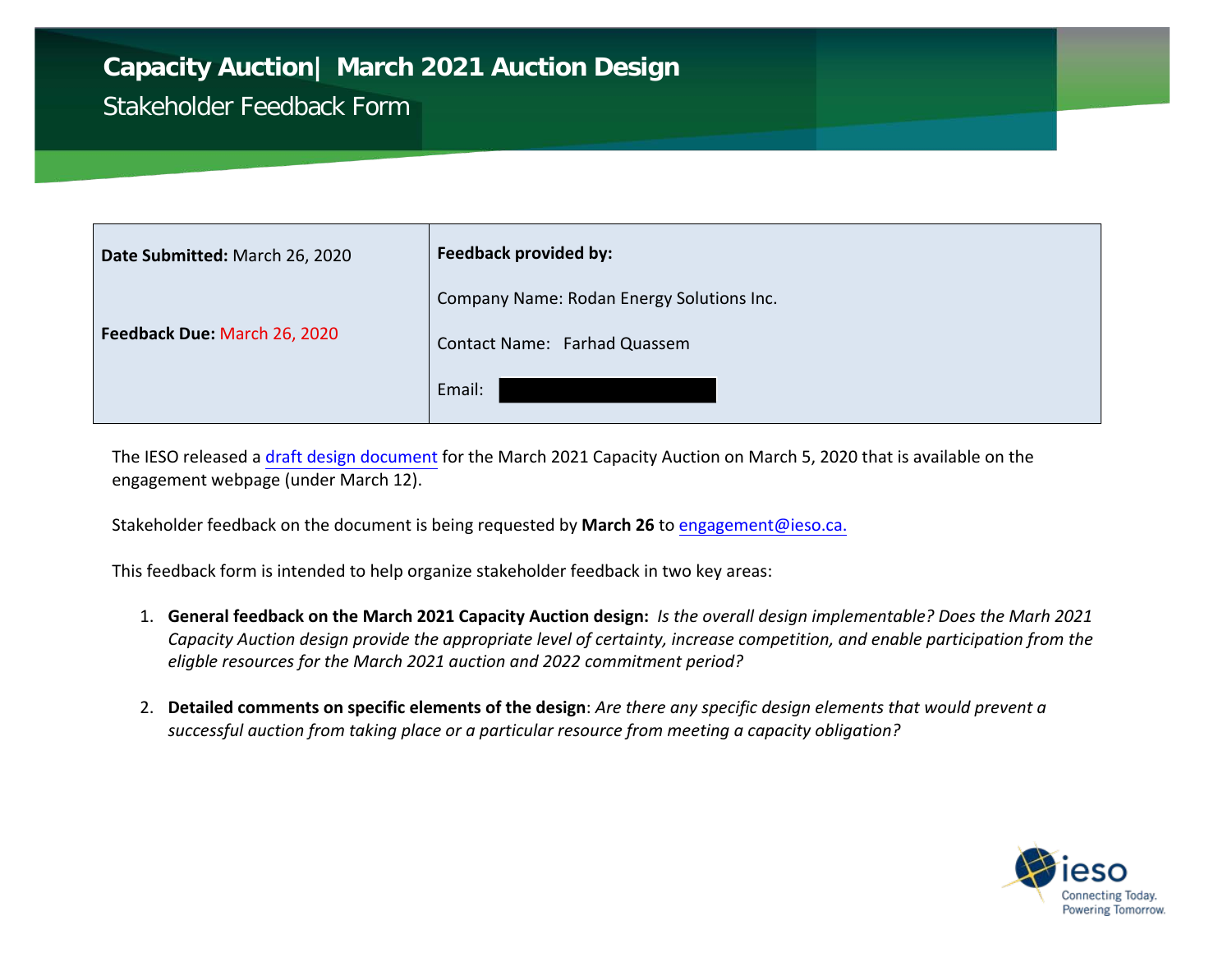## **General feedback on the March 2021 Capacity Auction design**

| <b>Chapter/Design Element</b>                                                                                                                                                                                   | <b>Detailed Comments on Design Phase (Areas of Support or Concern)</b>                                                                                                                                                        |
|-----------------------------------------------------------------------------------------------------------------------------------------------------------------------------------------------------------------|-------------------------------------------------------------------------------------------------------------------------------------------------------------------------------------------------------------------------------|
| <b>Auction Overview and Timelines</b><br><b>Pre-Auction Period</b><br>$\bullet$<br><b>Auction Period</b><br><b>Forward Period</b><br><b>Commitment and Obligation Periods</b><br><b>Expanding Participation</b> | Support timelines presented.                                                                                                                                                                                                  |
| <b>Generator Backed Capacity Import</b><br><b>Capacity Self-Scheduling Resources</b>                                                                                                                            | Support inclusion of non-committed storage.<br>$\bullet$                                                                                                                                                                      |
| <b>Consolidation of Resources</b><br><b>Offer Submission and Auction</b><br>Clearing<br><b>Forward Period Obligations</b><br>Dispatch Data Submission<br>Resource Dispatch<br><b>Testing</b>                    | The impact of new consolidation rules on aggregators remains unclear.<br>Aggregators already combine the output of multiple resources. Do the new rules<br>only apply to direct participants with multiple resources?         |
| <b>Capacity Qualification Process</b>                                                                                                                                                                           | Concerned that new-build self-scheduling storage may not have adequate<br>$\bullet$<br>historical production data for deriving UCAP using the proposed methodology.<br>Suggest using same calculation as dispatchable storage |
| <b>Market Power Mitigation Process</b><br>Exemptions<br>Determination of Market Power<br><b>Market Power Mitigation</b><br>$\bullet$                                                                            | MPM methodology seems fair. Requesting details on how offer cap is calculated.                                                                                                                                                |
| <b>Pre-Auction Period</b><br>Determination of Auction Parameters<br><b>Pre-Auction Reporting</b>                                                                                                                | Concerns about Capacity Qualification in separate section above<br>Support all other proposed changes                                                                                                                         |

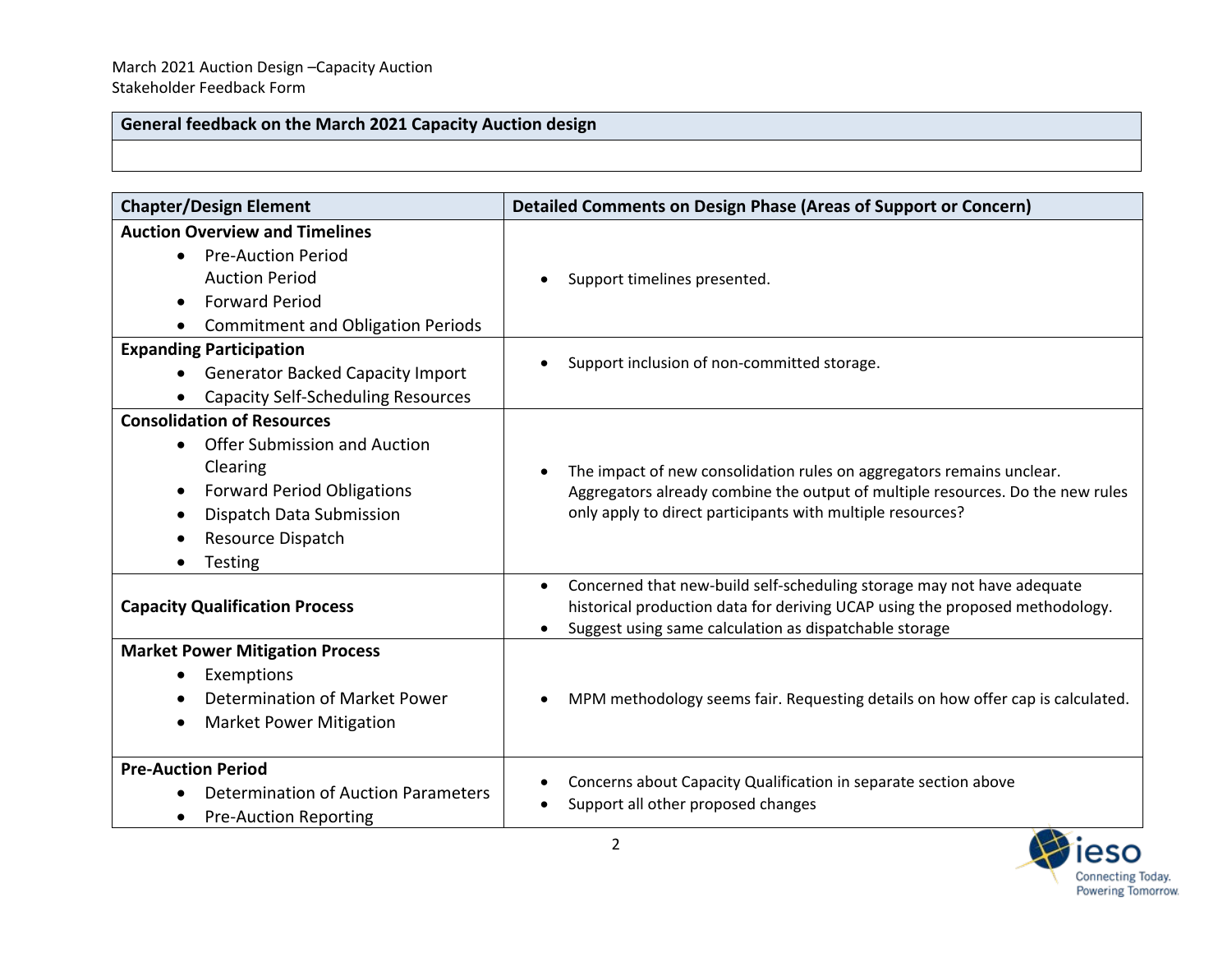| <b>Chapter/Design Element</b>                                                                                                                                                                               | <b>Detailed Comments on Design Phase (Areas of Support or Concern)</b>                                                                                                                                                                                                                                                                                                                                                                                                                                                                                                                                                                                                                                                                                                                                                                                                     |
|-------------------------------------------------------------------------------------------------------------------------------------------------------------------------------------------------------------|----------------------------------------------------------------------------------------------------------------------------------------------------------------------------------------------------------------------------------------------------------------------------------------------------------------------------------------------------------------------------------------------------------------------------------------------------------------------------------------------------------------------------------------------------------------------------------------------------------------------------------------------------------------------------------------------------------------------------------------------------------------------------------------------------------------------------------------------------------------------------|
| <b>Authorization Process</b><br>$\bullet$<br><b>Consolidation of Resources</b><br>Capacity Qualification and<br><b>Performance Assessment</b><br><b>Market Power Mitigation</b>                             |                                                                                                                                                                                                                                                                                                                                                                                                                                                                                                                                                                                                                                                                                                                                                                                                                                                                            |
| <b>Auction Period</b><br>Offer Submission<br>$\bullet$<br><b>Auction Clearing and Price Setting</b><br><b>Post Auction Reporting Obligations</b><br>$\bullet$                                               | Concern regarding change in offer submissions (single offer, 20 laminations).<br>$\bullet$<br>Could the IESO confirm whether each individual lamination will continue to have<br>full/partial flags?                                                                                                                                                                                                                                                                                                                                                                                                                                                                                                                                                                                                                                                                       |
| <b>Forward Period</b><br>Participant Authorization in Auction<br>$\bullet$<br><b>Resource Registration</b><br><b>Capacity Prudential Support</b><br><b>Capacity Obligation Transfers</b><br><b>Buy outs</b> | Concerned that Capacity Transfers into a zone will be disallowed if there are<br>$\bullet$<br>prior transfers out of the zone.<br>Consituents of an aggregated portfolio can change multiple times within an<br>obligation period, and restriction will prevent aggregated resources from offering<br>their true capability.<br>This becomes particularly problematic if the transferor and the transferee are<br>$\bullet$<br>the same (i.e. a CAP moving MWs between zones).<br>Suggest having formal and publicly visible tracking of transfers with time-<br>stamped records. This will help prevent situations where a slower (but earlier)<br>transaction cannot complete because an unrelated transaction filled up a zone.<br>Suggest offering the unasssigned megawatts to active participants when another<br>$\bullet$<br>participant buys out their obligation |
| <b>Commitment Period</b><br><b>Energy Market Participation</b><br>$\bullet$<br>Payments (Settlement Process)<br>Performance Obligation Assessment<br>and Associated Charges or True-Ups                     | Concerned about outage submission changes for HDRs. The additional detail<br>required may become a prohibitively burdensome administrative task for DR<br>aggregators.<br>This is particularly applicable for outage notifcations after a standby notice is<br>$\bullet$<br>issued, leaving little time to do so before an activation notice.<br>Support for the Availability Charge True-Up<br>Concerned about Non Performance Factor being applied to the Capacity Charge.<br>Currently the Capacity Charge is capped at one charge per month, and is equal to                                                                                                                                                                                                                                                                                                           |